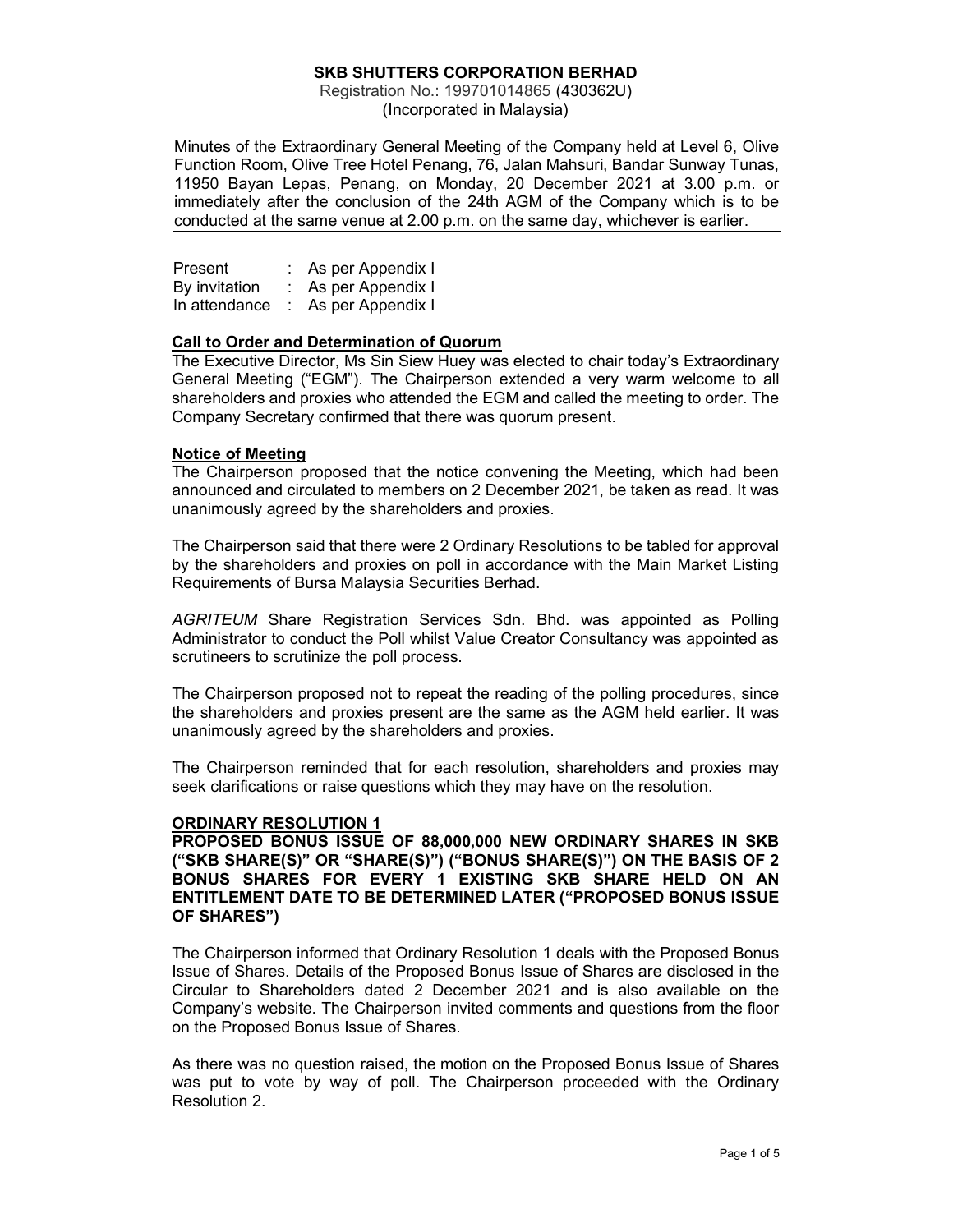## ORDINARY RESOLUTION 2

## PROPOSED FREE WARRANTS ISSUE OF UP TO 66,000,000 FREE WARRANTS ("WARRANT(S)") ON THE BASIS OF 1 WARRANT FOR EVERY 2 EXISTING SHARES HELD ON AN ENTITLEMENT DATE WHICH WILL BE DETERMINED AFTER THE COMPLETION OF THE PROPOSED BONUS ISSUE OF SHARES ("PROPOSED FREE WARRANTS ISSUE")

The Chairperson informed that Ordinary Resolution 2 deals with the Proposed Free Warrants Issue. Details of the Proposed Free Warrants Issue are disclosed in the Circular to Shareholders dated 2 December 2021 and is also available on the Company's website. The Chairperson invited comments and questions from the floor on the Proposed Free Warrants Issue.

As there was no question raised, the motion on the Proposed Free Warrants Issue was put to vote by way of poll.

#### Polling

Since no question was posted by shareholders/proxies, the meeting then proceeded to vote. The Chairperson recapped the polling process and requested shareholders and proxies to remain seated, as the Poll Administrator will bring the polling box to the shareholders/proxies for them to deposit their polling forms. The casting of votes by the shareholders and proxies was duly observed by the Scrutineer.

The meeting was recessed at 2.55 p.m. after the Chairperson announced the closed of polling.

#### Declaration of Poll Result

At 3.05 p.m., the Chairperson re-convened the meeting for the declaration of poll results for Ordinary Resolutions 1 and 2, which had been verified by the Scrutineers, were as follows: -

| Resolution(s)                | Voted For     |      | <b>Voted Against</b> |   | Abstain       |
|------------------------------|---------------|------|----------------------|---|---------------|
|                              | No. of        | $\%$ | No. of               | % | No. of        |
|                              | <b>Shares</b> |      | <b>Shares</b>        |   | <b>Shares</b> |
| <b>Ordinary Resolution 1</b> | 25.201.907    | 100  |                      |   |               |
| Ordinary Resolution 2        | 25.201.907    | 100  |                      |   |               |

Based on the above results, the Chairperson declared that Resolutions 1 and 2 as tabled at the EGM were carried.

It was hereby RESOLVED as follows: -

# Ordinary Resolution 1 - PROPOSED BONUS ISSUE OF SHARES

THAT subject to the approvals of all relevant authorities or parties being obtained, the Board of Directors of the Company ("Board") be and is hereby authorised to allot and issue 88,000,000 Bonus Shares by way of a bonus issue to the shareholders of the Company whose names appear in the Record of Depositors of the Company at the close of business at 5.00 p.m. on a day to be determined and announced later ("Bonus Shares Entitled Shareholders") on the basis of 2 Bonus Shares for every 1 existing SKB Share held by Bonus Shares Entitled Shareholders;

THAT the Bonus Shares shall be issued as fully paid, at no consideration and without capitalisation of the Company's reserves;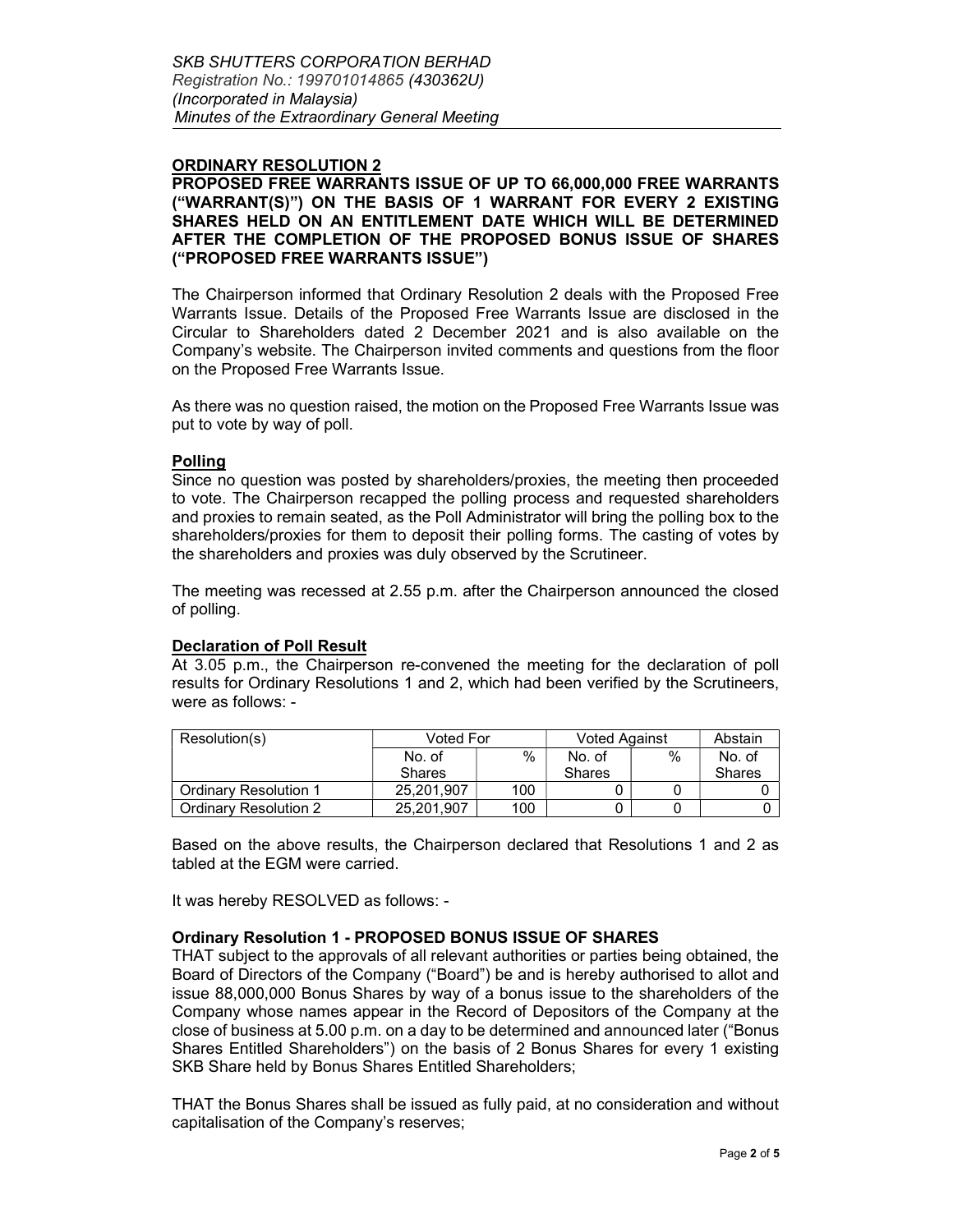THAT the Bonus Shares shall, upon allotment and issuance, carry the same rights with the then existing SKB Shares. However, the Bonus Shares will not be entitled to any dividends, rights, allotment and/ or any other distributions which may be declared, made or paid to the Company's shareholders unless such Bonus Shares were allotted and issued on or before the entitlement date of such rights, allotments and/ or other distributions;

THAT the Board be and is hereby authorised to deal with fractional entitlements arising from the Proposed Bonus Issue of Shares, if any, will be disregarded and/ or dealt with by the Board in such manner as the Board in its absolute discretion deems fit and expedient and in the best interest of the Company;

AND THAT the Board be and is hereby authorised to take all such necessary steps to give effect to the Proposed Bonus Issue of Shares with full power to assent to any conditions, variations, modifications and/ or amendments in any manner as may be required or imposed by any relevant authorities and to deal with all matters relating thereto and to take all such steps and do all such acts and things in any manner as the Board may consider necessary or expedient to implement, finalise and give full effect to Proposed Bonus Issue of Shares, be hereby approved.

## Ordinary Resolution 2 - PROPOSED FREE WARRANTS ISSUE

THAT subject to the passing of the Ordinary Resolution 1 and the approvals of all relevant authorities or parties being obtained, where required, the Board be and is hereby authorised to allot and issue up to 66,000,000 Warrants in registered form and constituted by a deed poll to be executed by the Company constituting the Warrants ("Deed Poll"), to the shareholders of the Company whose names appear in the Record of Depositors of the Company at the close of business at 5.00 p.m. on a day to be determined and announced later after completion of the Proposed Bonus Issue of Shares ("Warrants Entitled Shareholders"), on the basis of 1 Warrant for every 2 existing Shares held by the Warrants Entitled Shareholders;

THAT the Board be and is hereby authorised to fix the exercise price of the Warrants at a later date and that the Board be and is hereby authorised to allot and issue the new SKB Shares arising from the exercise of the Warrants by the holders of the Warrants in accordance with the Deed Poll and such new SKB Shares shall, upon allotment and issuance, carry the same rights with the then existing SKB Shares. However, such new Shares will not be entitled to any dividends, rights, allotment and/ or any other distributions which may be declared, made or paid to the Company's shareholders unless such new Shares were allotted and issued on or before the entitlement date of such rights, allotments and/ or other distributions. The holders of the Warrants will not be entitled to any voting rights or participation in any form of dividends, distributions and/ or offer of securities in SKB until and unless such holders of the Warrants exercise their Warrants into new SKB Shares;

THAT the Board be and is hereby authorised to deal with fractional entitlements (if any), including disregarding and/ or dealt with any fractional entitlements, under the Proposed Free Warrants Issue, in such manner at its absolute discretion as the Board may deem fit and expedient and in the best interest of the Company;

THAT the proceeds arising from the exercise of the Warrants, if any, be utilised for the purposes set out in the circular to the shareholders of the Company ("Circular") dated 2 December 2021 in relation to, among others, the Proposed Free Warrants Issue, and the Board be authorised with full power to vary the manner and /or purpose of utilisation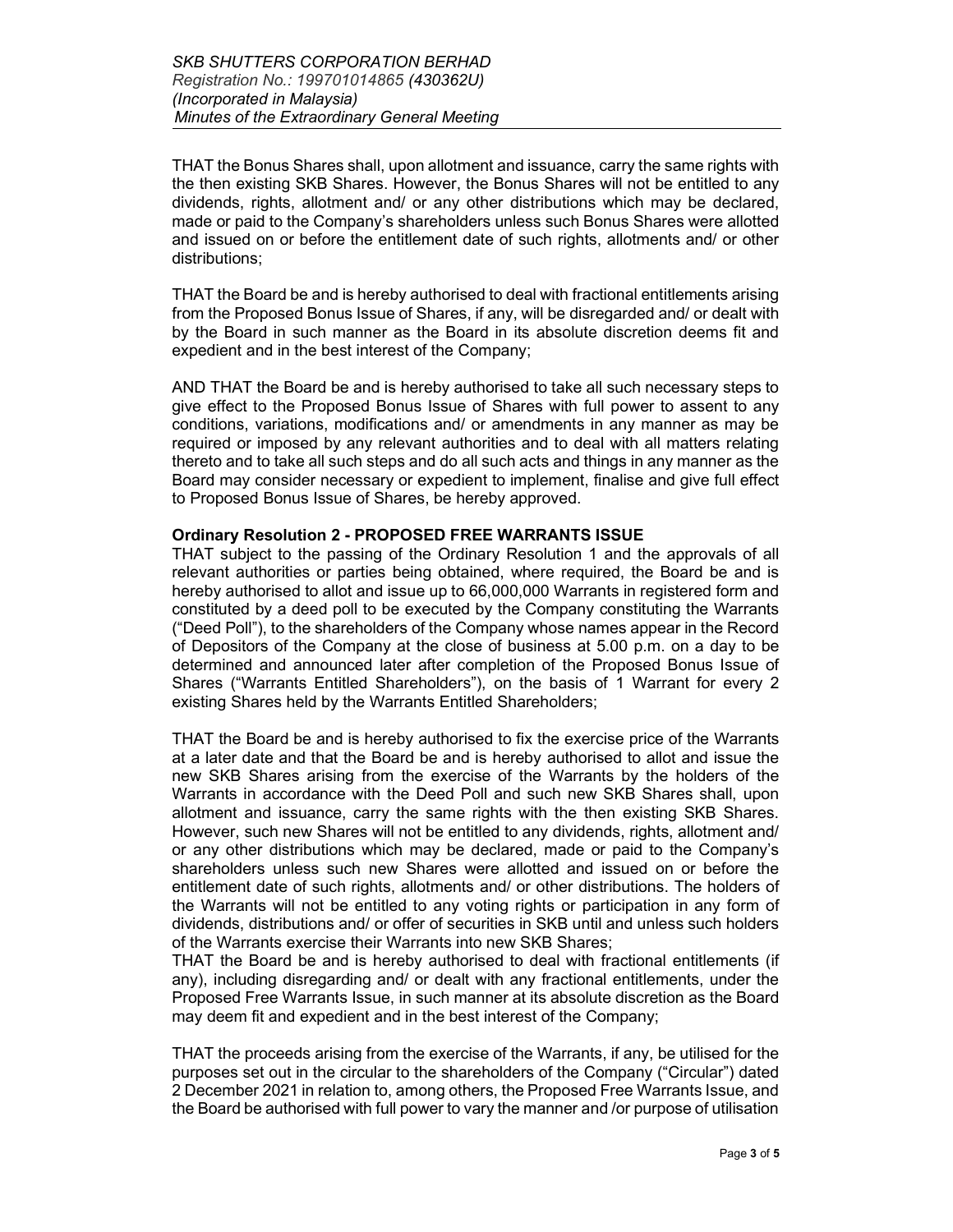of such proceeds in such manner as the Board may deem fit, necessary and/ or expedient, subject to the approval of the relevant authorities, where required;

THAT approval be and is hereby given to the Board to allot and issue such appropriate number of Warrants in accordance with the provisions of the Deed Poll, including any additional Warrants as may be required or permitted to be issued as a consequence of any adjustments in accordance with the terms and conditions of the Deed Poll and to adjust from time to time the exercise price and/ or number of the Warrants to which the holder(s) of the Warrants are entitled to be issued as a consequence of the adjustments under the provisions of the Deed Poll and to issue and allot further new Shares as may be required or permitted to be issued pursuant to such adjustments and upon any exercise by the holders of such additional Warrants;

THAT the Board be and is hereby authorised to finalise, enter into, execute and deliver for and on behalf of the Company, the Deed Poll with full power to assent to any conditions, modifications, variations and/or amendments as may be imposed or permitted by the relevant authorities or as may be deemed necessary by the Board, and to take all steps as the Board may deem fit or expedient in order to implement, finalise and give full effect to the Deed Poll (including, without limitation, the affixing of the Company's common seal, where necessary);

AND THAT the Board be and is hereby authorised to take all such necessary steps to give effect to the Proposed Free Warrants Issue with full power to assent to any conditions, variations, modifications and/or amendments in any manner as may be required or imposed by any relevant authorities and to deal with all matters relating thereto and to take all such steps and do all such acts and things in any manner as the Board may consider necessary or expedient to implement, finalise and give full effect to Proposed Free Warrants Issue, be hereby approved.

#### Conclusion

Other than passing the above resolutions, there were no other matters raised by the shareholders/proxies. The Meeting was advised that there was no notice of any other business received. The meeting was closed at 3.10 p.m. with a vote of thanks to the Chair.

Confirmed as a correct record

\_\_\_\_\_\_\_\_\_\_\_\_\_\_\_\_\_\_\_\_\_\_\_\_\_

**SIGNED** 

Sin Siew Huey **Chairperson** Date: 24 DEC 2021